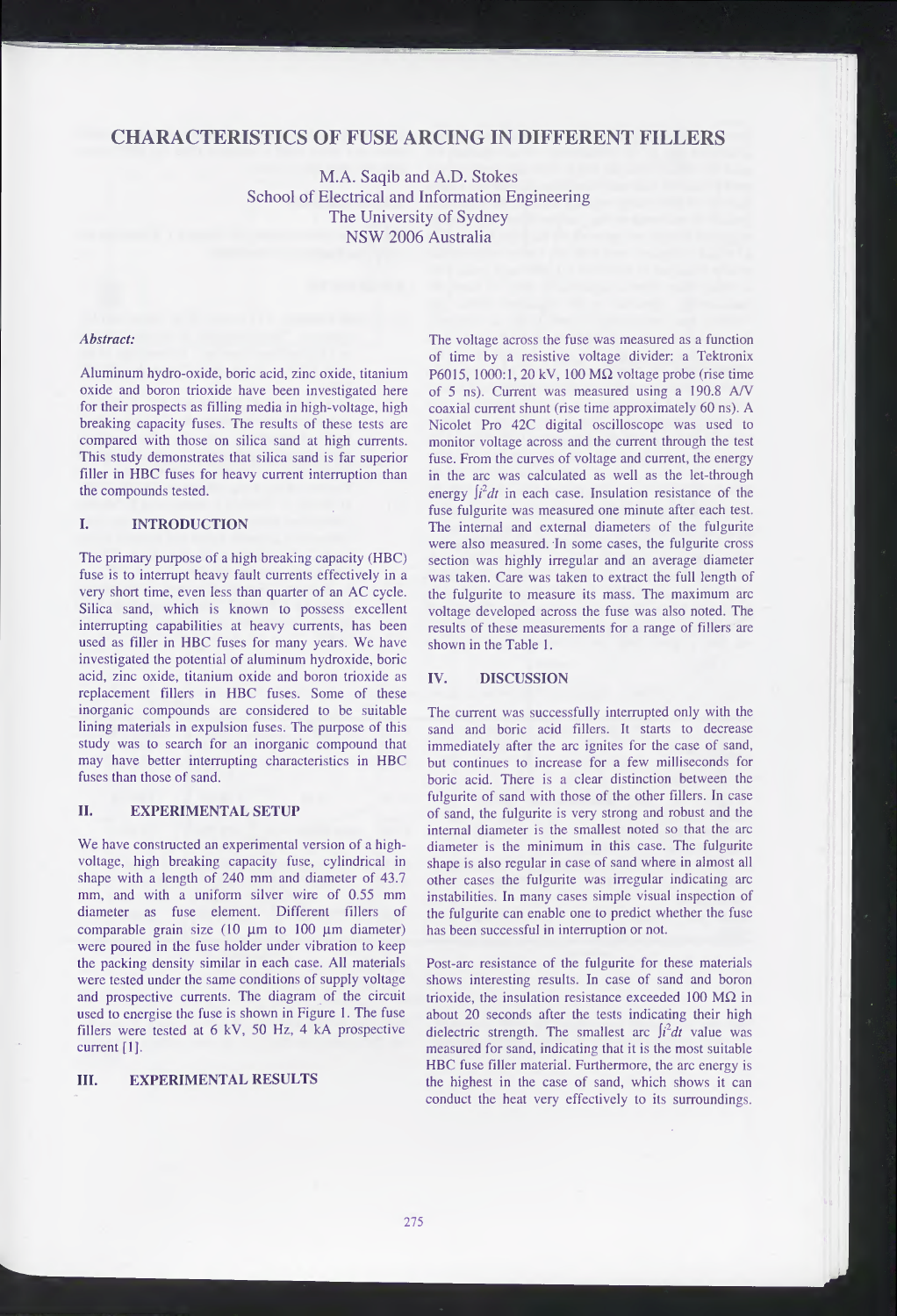The high arc energy is a result of the high arc voltage developed due to the constriction of arc channel for sand. We believe that the much of the arc energy is not used to fuse the sand and form fulgurite, but that a large fraction of this energy escapes through the interstices present in the sand to the surroundings. The energy expended to form one gram of the fulgurite here is 2.20 kJ which, compares well with our earlier experimental results discussed in reference [2], Although grain sizes in other fillers were comparable to those of sand, the heat energy appeared to be contained within the fulgurite that consequently formed larger arc channels. The heat conducting capability of the sand enables it to absorb heat from the arc and conduct it to the surroundings [3]. This feature along with the rapid dielectric recovery makes sand the best filler for current limitation and interruption at heavy currents in high breaking capacity fuses. The results shown in Table <sup>1</sup> also contradict the assumption adopted in reference [4] about the linearity of arc energy with the arc  $\int i^2 dt$ . Figures 2-7 show plots of current and voltage for the fillers investigated as a function of time along with the calculated values of  $\int_l^2 dt$  and arc energy.

The behaviour for current interruption is different in expulsion and high breaking capacity fuses. In expulsion fuses, plasma is forced to exit the fuse barrel whereas in case of HBC fuses plasma energy is to be conducted by the fillers to the surroundings. The plasma should remain wholly within the filler of an HBC fuse so that a good liner in an expulsion fuse is not necessarily a good filler in an HBC fuse. The results show that silica sand is superior filler for HBC fuses than the other fillers tested.

#### **Acknowledgements**

The authors wish to thank Mr. Gregory J. Toland for his assistance during experimentation.

#### **REFERENCES**

- [1] M.A. Saqib, A.D. Stokes, B.W. James and I.S. Falconer, "Measurements of electron density in a high-voltage fuse arc", Proceedings of the sixth ICEFA, Turin, Italy, September 20-22, 1999.
- [2] M.A. Saqib, A.D. Stokes and P.J. Seebacher, "An insight into the fulgurite of a high-voltage fuse" Proceedings of the third annual international conference on Industrial Engineering Theories, Applications and Practice, Hong Kong, December 28-31, 1998.
- [3] D. Konig, J. Trott, H.J. Muller and B. Muller, "Switching performance of high-voltage fuseelements in different solids and gaseous filling media", Proceedings of the third ICEFA, Eindhoven, Netherlands, May 11-13, 1987.
- [4] J. Paukert, "Search for new extinguishing media for LV fuses", Proceedings of the third ICEFA, Eindhoven, Netherlands, May 11-13, 1987.

|  |  |  |  |  |  | Table 1: Results of measurements of arc and fulgurite properties for a range of fillers. |
|--|--|--|--|--|--|------------------------------------------------------------------------------------------|
|--|--|--|--|--|--|------------------------------------------------------------------------------------------|

|                                  | Sand $(SiO2)$          | $Al(OH)$ <sub>3</sub>   | TiO <sub>2</sub>      | $B_2O_3$               | ZnO           | Boric acid  |
|----------------------------------|------------------------|-------------------------|-----------------------|------------------------|---------------|-------------|
| Arc energy (kJ)                  | 46.72                  | 42.50                   | 30.13                 | 42.58                  | 28.74         | 30.18       |
| Arc $\int i^2 dt$                | 34.17                  | 70.06                   | 132.22                | 75.05                  | 135.40        | 72.01       |
| $(*10^3$ amp. <sup>2</sup> -sec) |                        |                         |                       |                        |               |             |
| Weight<br>of<br>the              | 21.22                  | 12.60                   | 25.00                 | .69.61                 | 20.00         | 130.00      |
| fulgurite (gms)                  |                        |                         |                       |                        |               |             |
| dia.<br>Internal<br>of           | 3.70                   | 13.92                   | 23.60                 | 10.00                  | 28.50         | 18.00       |
| fulgurite (mm)                   |                        |                         |                       |                        |               |             |
| $R$ (after 1 min.)               | $>100 \text{ M}\Omega$ | $0.075 \text{ M}\Omega$ | $0.8 \text{ M}\Omega$ | $>100 \text{ M}\Omega$ | $0.4 M\Omega$ | $0.8\Omega$ |
| Current                          | <b>Yes</b>             | N <sub>0</sub>          | No.                   | No                     | No            | <b>Yes</b>  |
| interruption?                    |                        |                         |                       |                        |               |             |
| Max.<br>voltage<br>arc           | 9.888                  | 7.752                   | 7.200                 | 7.992                  | 6.136         | 7.968       |
| (kV)                             |                        |                         |                       |                        |               |             |

O. S mm<br>aprist<br>slav v size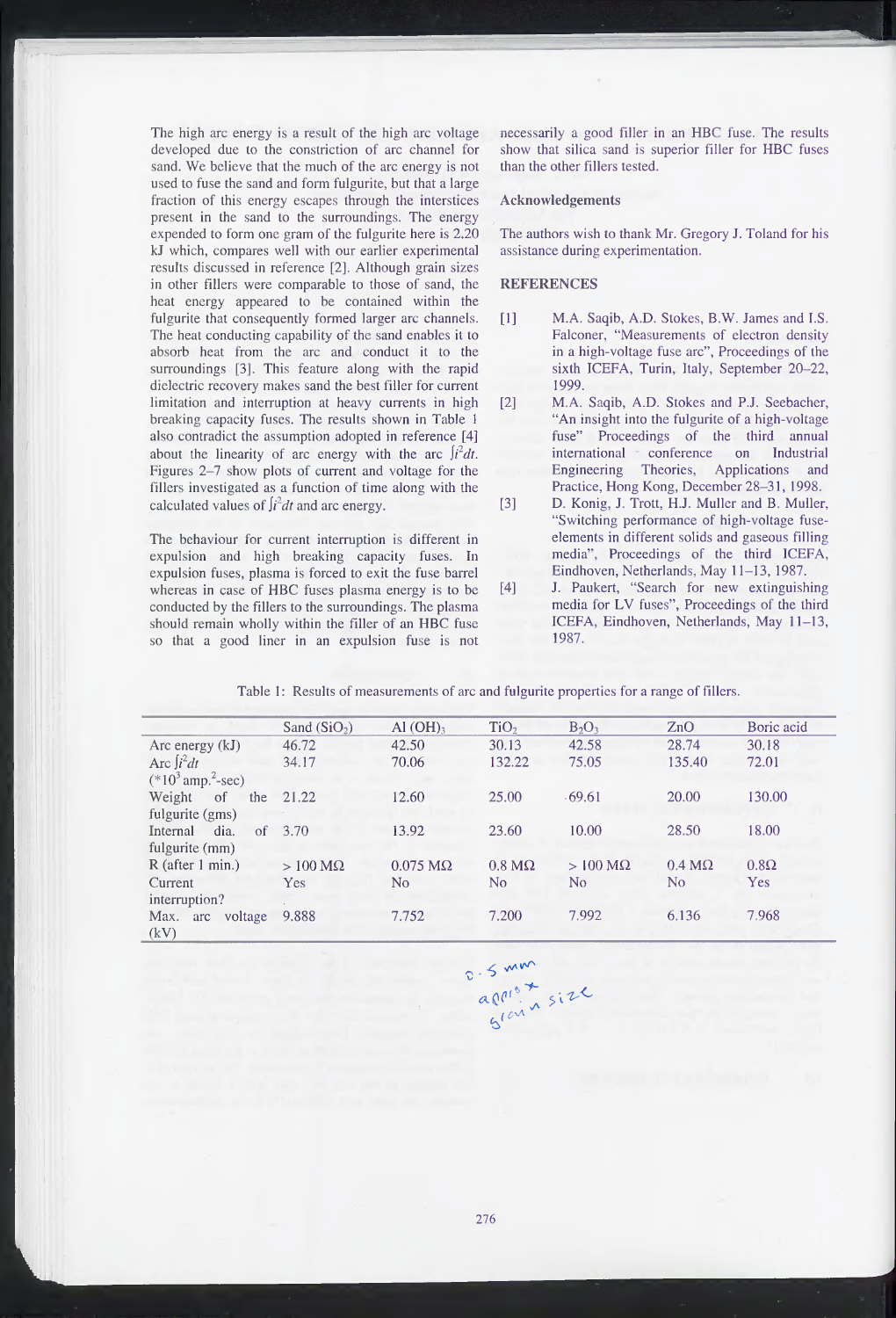



Figure 1: Electrical circuit to energise the test fuse.

Figure 2: Plots for current and voltage (on left side) and arc energy and arc  $i^2t$  (on right side) for silica sand.



Figure 3: Plots for current and voltage (on left side) and arc energy and arc  $i^2t$  (on right side) for Al (OH),.



Figure 4: Plots for current and voltage (on left side) and arc energy and arc  $i^2t$  (on right side) for TiO<sub>2</sub>.